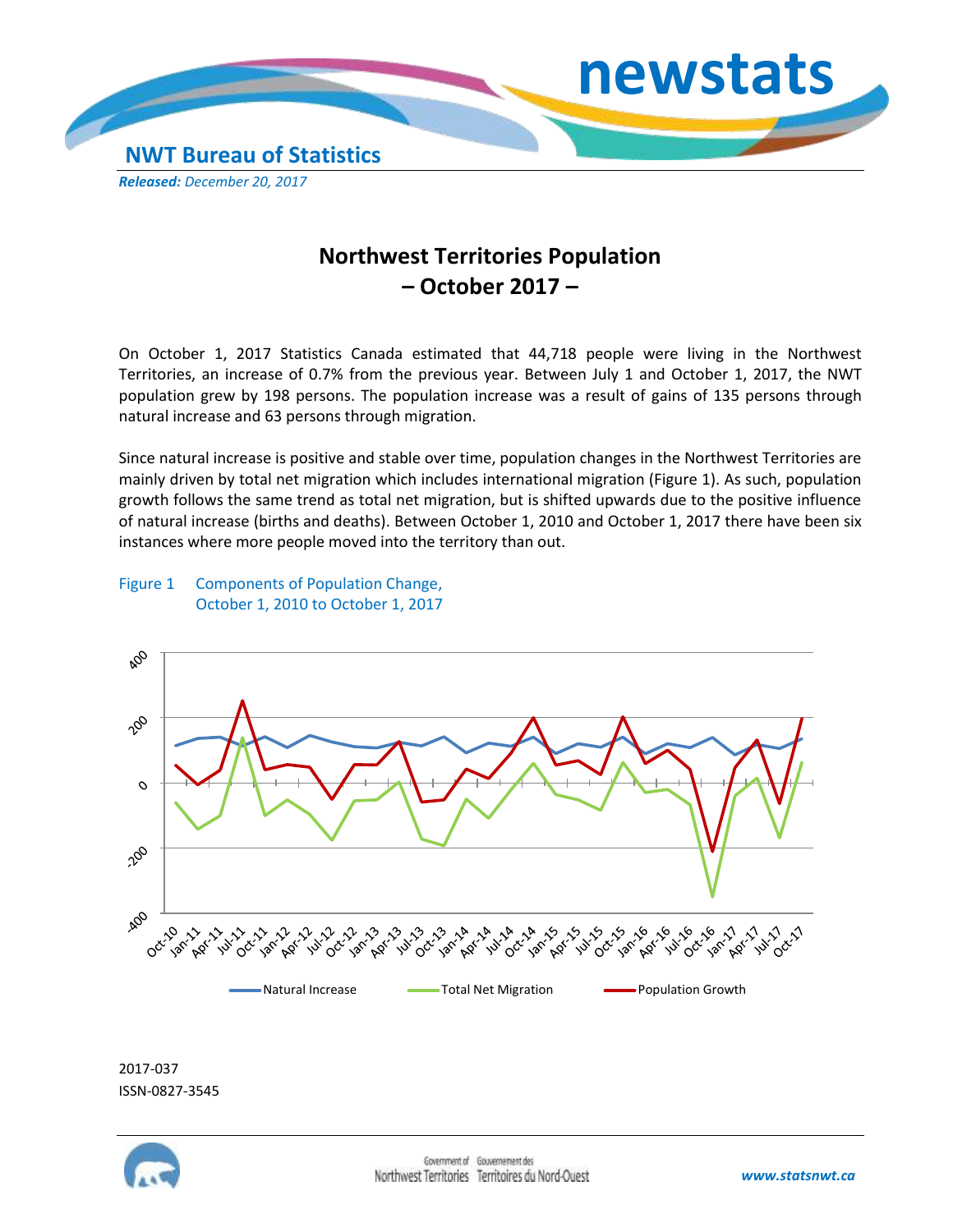Between October 1, 2016 and October 1, 2017, the population in the Northwest Territories increased by 312 persons. The components of natural increase during this period consisted of 663 births and 220 deaths, resulting in a net increase of 443 persons. Inter-provincial migration accounted for 2,283 persons moving into the Northwest Territories from other provinces and territories, while 2,689 persons moved away, representing a net loss of 406 persons. Internationally, there was a net in-migration of 275 persons.

At the national level, Canada's population increased by 1.3% between October 1, 2016 and October 1, 2017. Nunavut saw the largest increase – double the national level (2.6%). Growth in the majority of provinces and territories was the same or exceeded Canada's with the exception of Quebec (1.0%), Nova Scotia (0.7%) and New Brunswick (0.3%). Newfoundland and Labrador was the only jurisdiction that experienced a drop in the population (-0.4%).

|                              | 2017<br>1-Oct | (%)<br>Change | 2016<br>1-Oct | (%)<br>Change | 2015<br>1-Oct | (%)<br>Change | 2014<br>1-Oct | $(\%)$<br>Change |
|------------------------------|---------------|---------------|---------------|---------------|---------------|---------------|---------------|------------------|
| Canada                       | 36,885,049    | 1.3           | 36,415,721    | 1.3           | 35,961,311    | 0.8           | 35,664,652    | 1.1              |
| <b>Northwest Territories</b> | 44,718        | 0.7           | 44,406        | 0.0           | 44,417        | 0.8           | 44,067        | 0.8              |
| Nunavut                      | 38,243        | 2.6           | 37,292        | 1.4           | 36,765        | 1.5           | 36,231        | 1.7              |
| Yukon                        | 38,669        | 1.3           | 38,170        | 2.1           | 37,380        | 1.2           | 36,951        | 2.0              |
| <b>British Columbia</b>      | 4,841,078     | 1.3           | 4,778,963     | 1.3           | 4,715,872     | 0.9           | 4,671,806     | 1.3              |
| Alberta                      | 4,306,039     | 1.3           | 4,250,816     | 1.3           | 4,194,449     | 1.5           | 4,132,646     | 2.5              |
| Saskatchewan                 | 1,168,057     | 1.3           | 1,153,590     | 1.6           | 1,135,977     | 1.0           | 1,124,432     | 1.3              |
| Manitoba                     | 1,343,371     | 1.5           | 1,323,550     | 1.8           | 1,300,749     | 1.2           | 1,285,437     | 1.3              |
| Ontario                      | 14,279,196    | 1.6           | 14,053,658    | 1.5           | 13,846,162    | 0.9           | 13,729,236    | 0.9              |
| Quebec                       | 8,425,996     | 1.0           | 8,344,608     | 0.8           | 8,274,644     | 0.5           | 8,230,922     | 0.7              |
| New Brunswick                | 760,868       | 0.3           | 758,606       | 0.5           | 754,499       | $-0.1$        | 755,076       | $-0.1$           |
| Nova Scotia                  | 957,600       | 0.7           | 951,345       | 0.81          | 943,690       | 0.09          | 942,840       | 0.0              |
| <b>Prince Edward Island</b>  | 152,784       | 1.8           | 150,099       | 1.9           | 147,238       | 0.7           | 146,277       | 0.6              |
| Newfoundland & Labrador      | 528,430       | $-0.4$        | 530,618       | 0.2           | 529,469       | 0.1           | 528,731       | 0.1              |

## Table 1 Population Estimates and Annual Rate of Growth, by Province and Territory October 1, 2014 to October 1, 2017

The detailed components of population change for the Northwest Territories since 2010 are presented in Table 2.

For more information about these estimates or for community level population estimates and projections, please visit the NWT Bureau of Statistics website at http://www.statsnwt.ca or call (867) 767-9169.